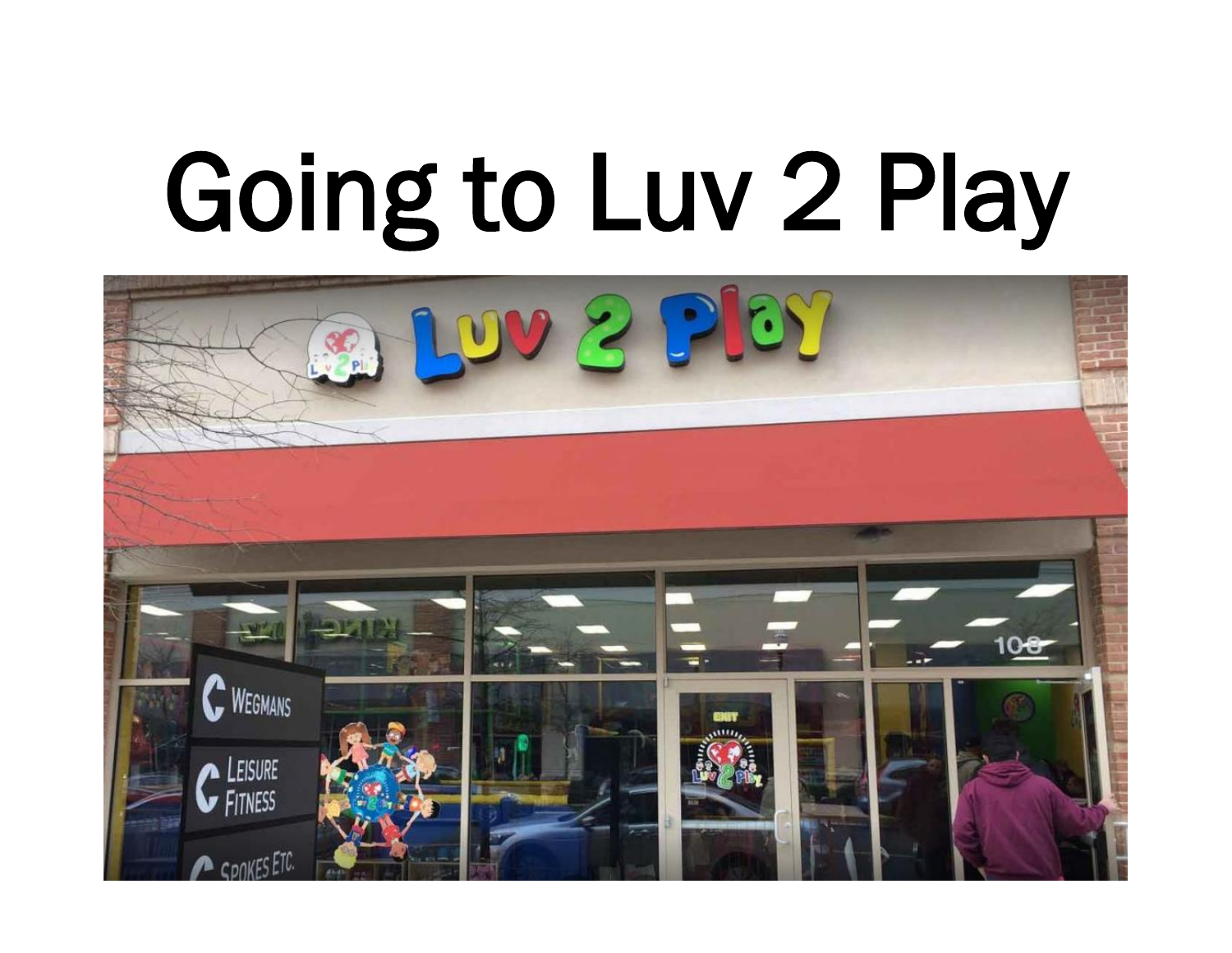## I'm going to Luv 2 Play in Leesburg, Virginia.



I will stay calm and be safe. I will tell someone if I need or want anything. I can use toys while I wait or if I feel scared.

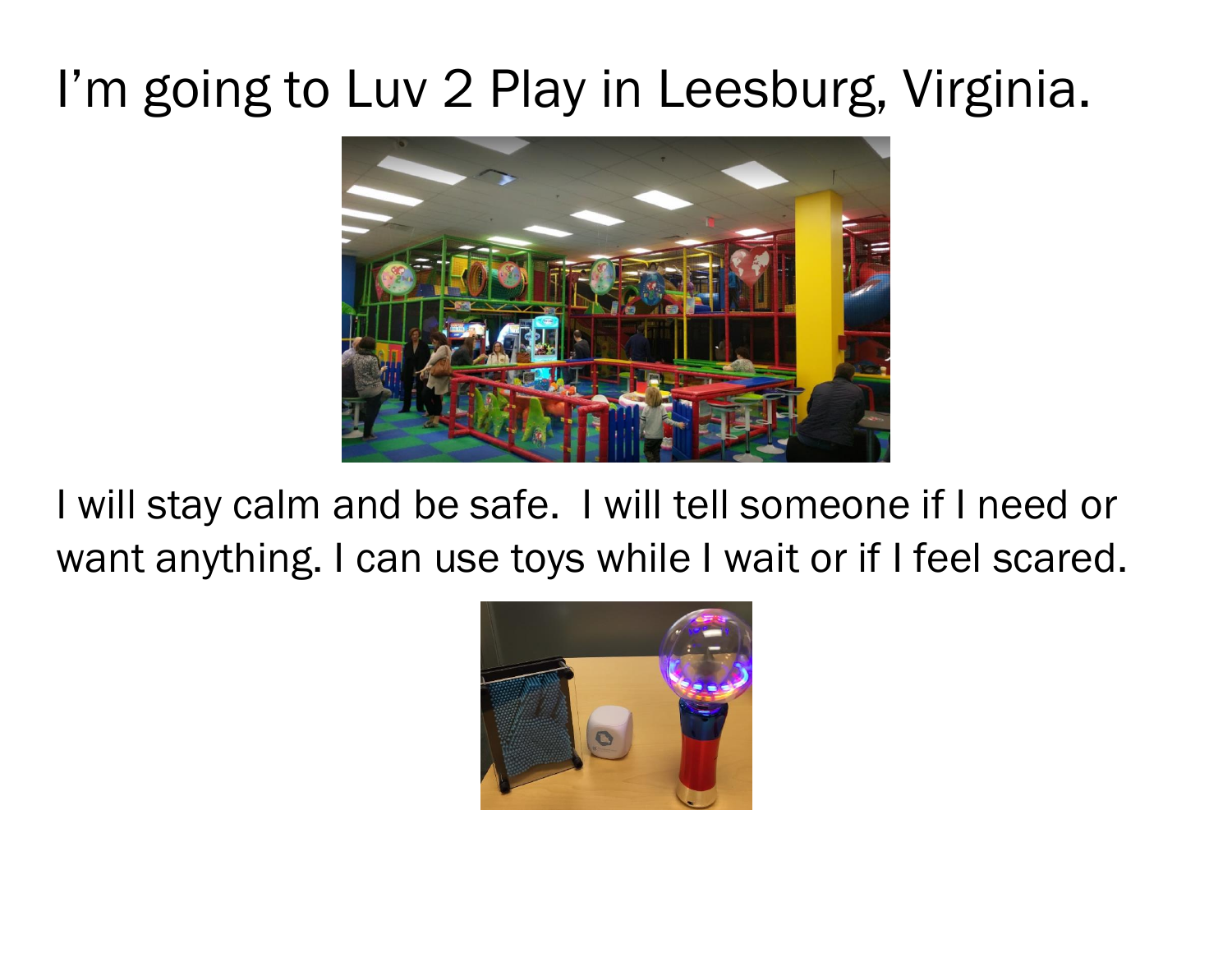There are many things to play at Luv 2 Play. I will stay inside the building. I will listen and follow directions.



There is an area for little kids and an area for big kids. I will be careful with the other kids and keep my hands to myself.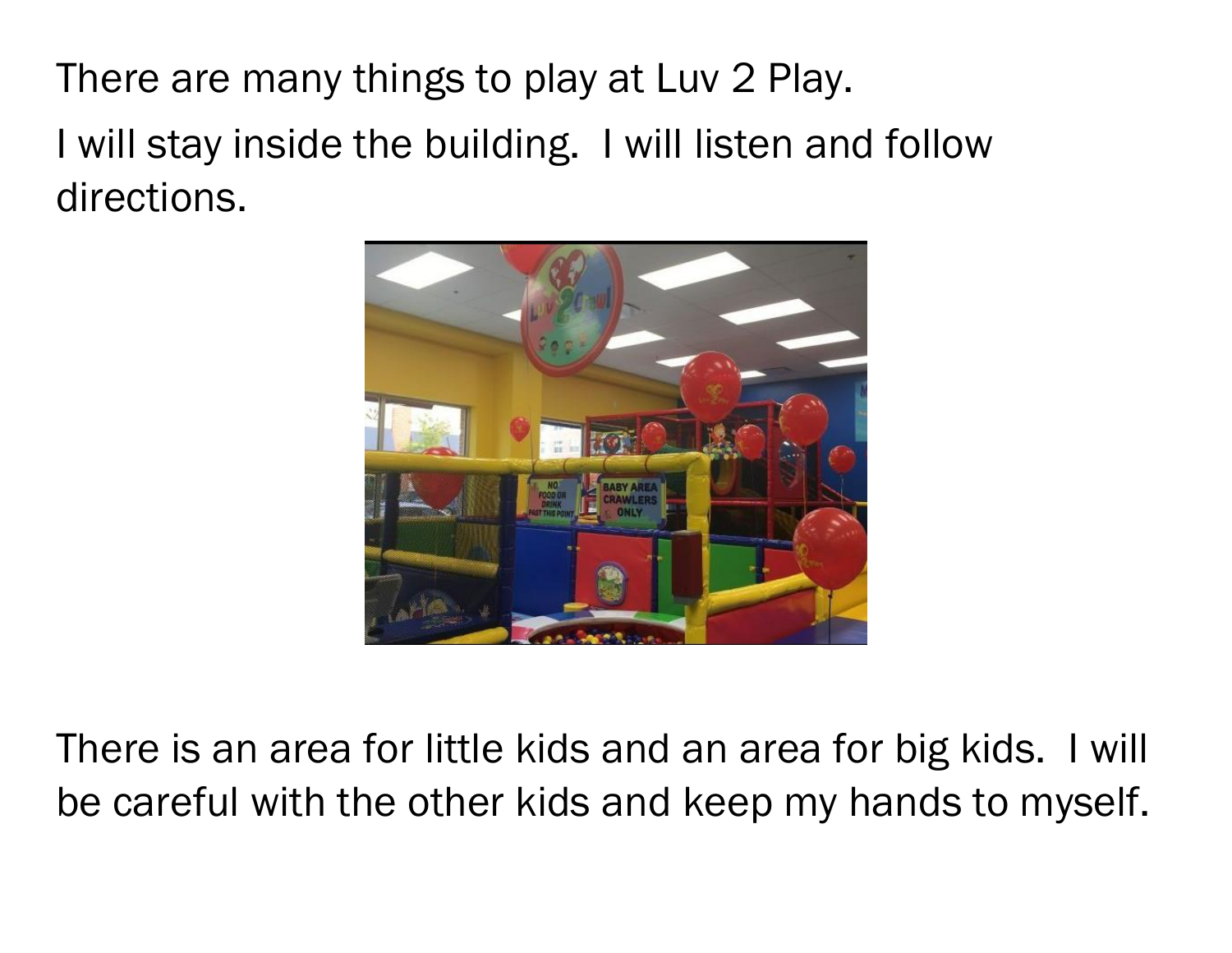I will ask people to move if I need to get by them. I will wait my turn for the slide or swings or sand area.



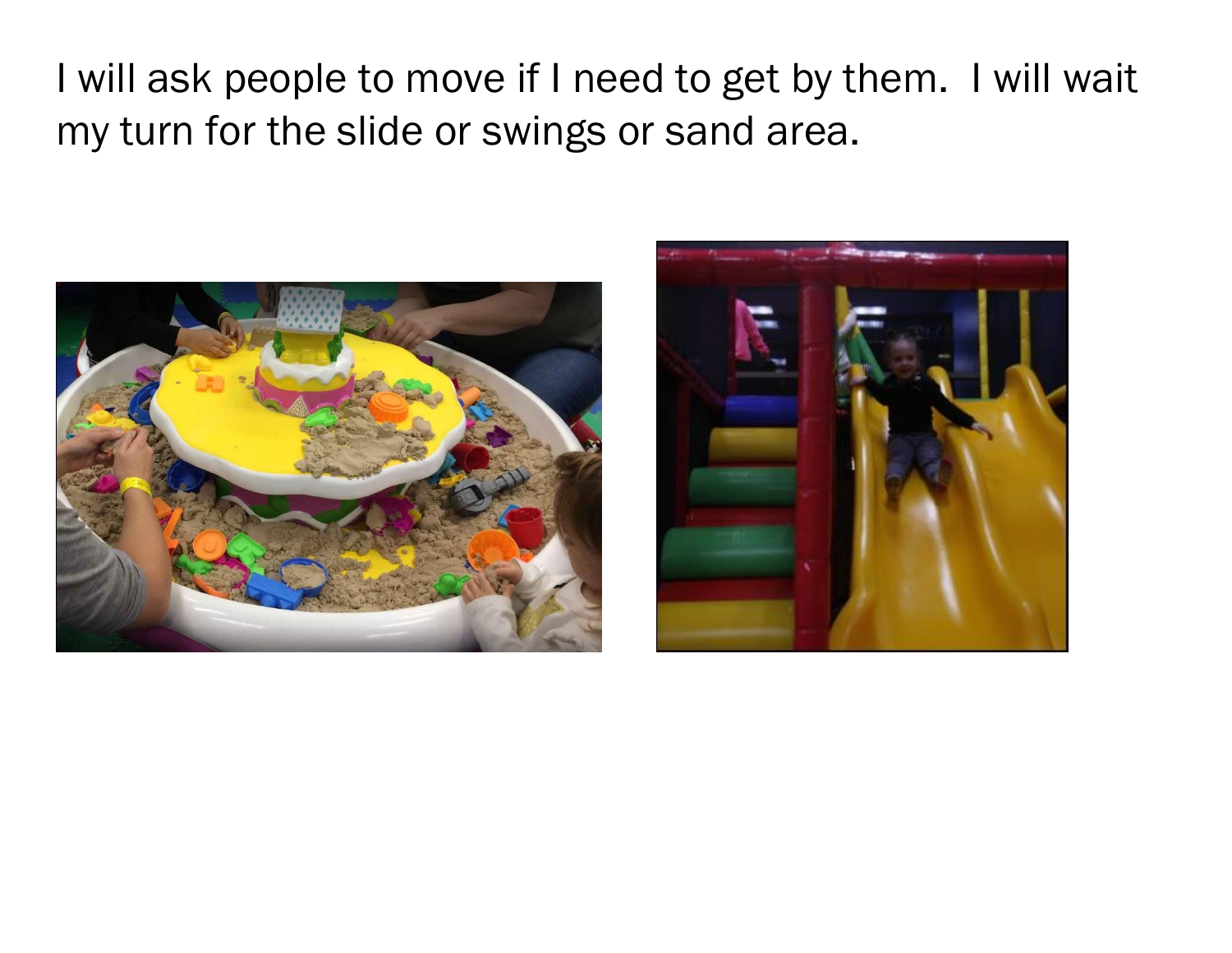## I can play in the ball pit, climb in the tunnels, or play a game.





I can ask for a turn. I can share the toys. I can ask to take a break.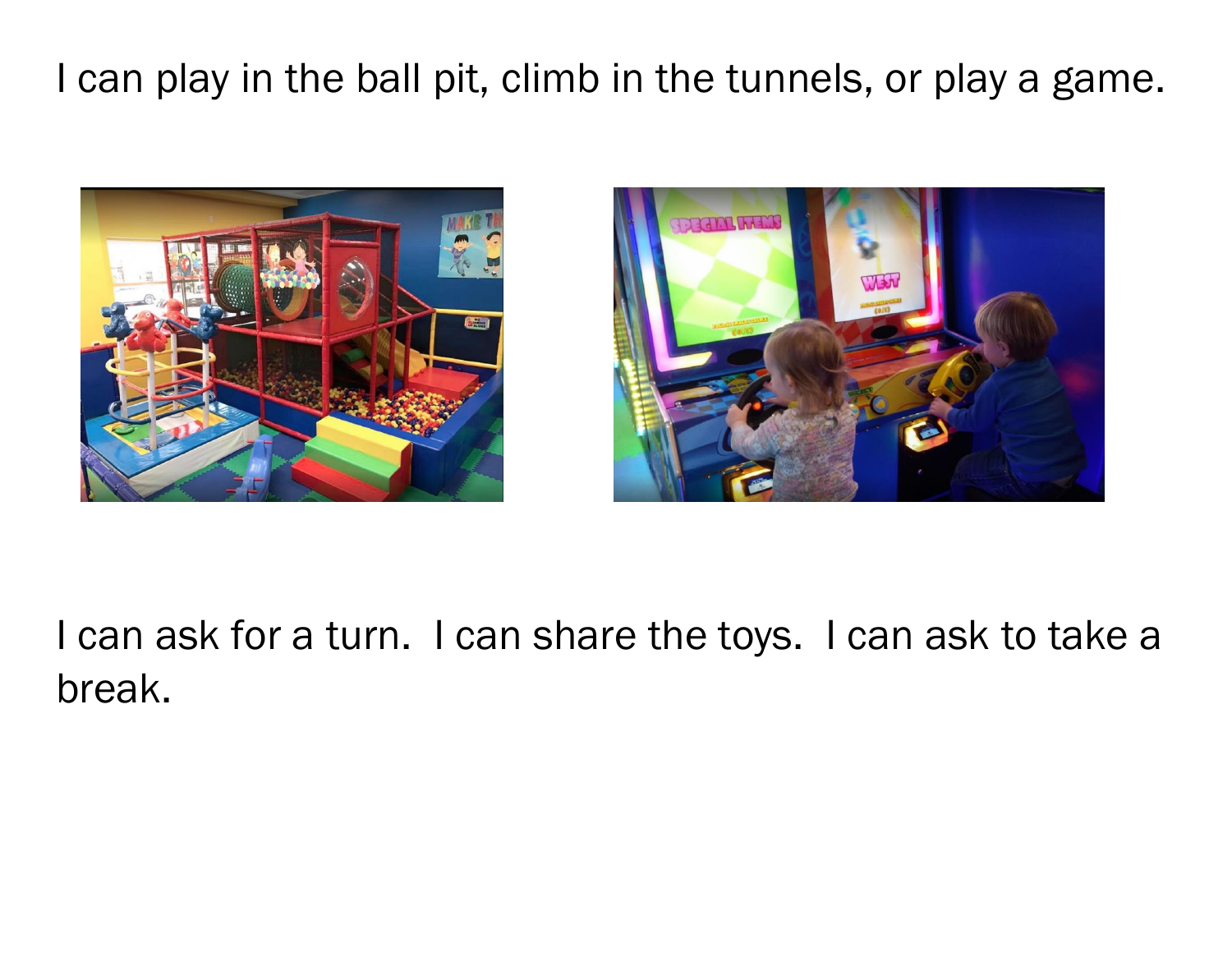I might eat at Luv 2 Play. I can tell someone what I want to eat.



I will only eat the food on my plate. I will stay at my table. I will ask if I want some more food or drink. I will tell someone when I am all done.